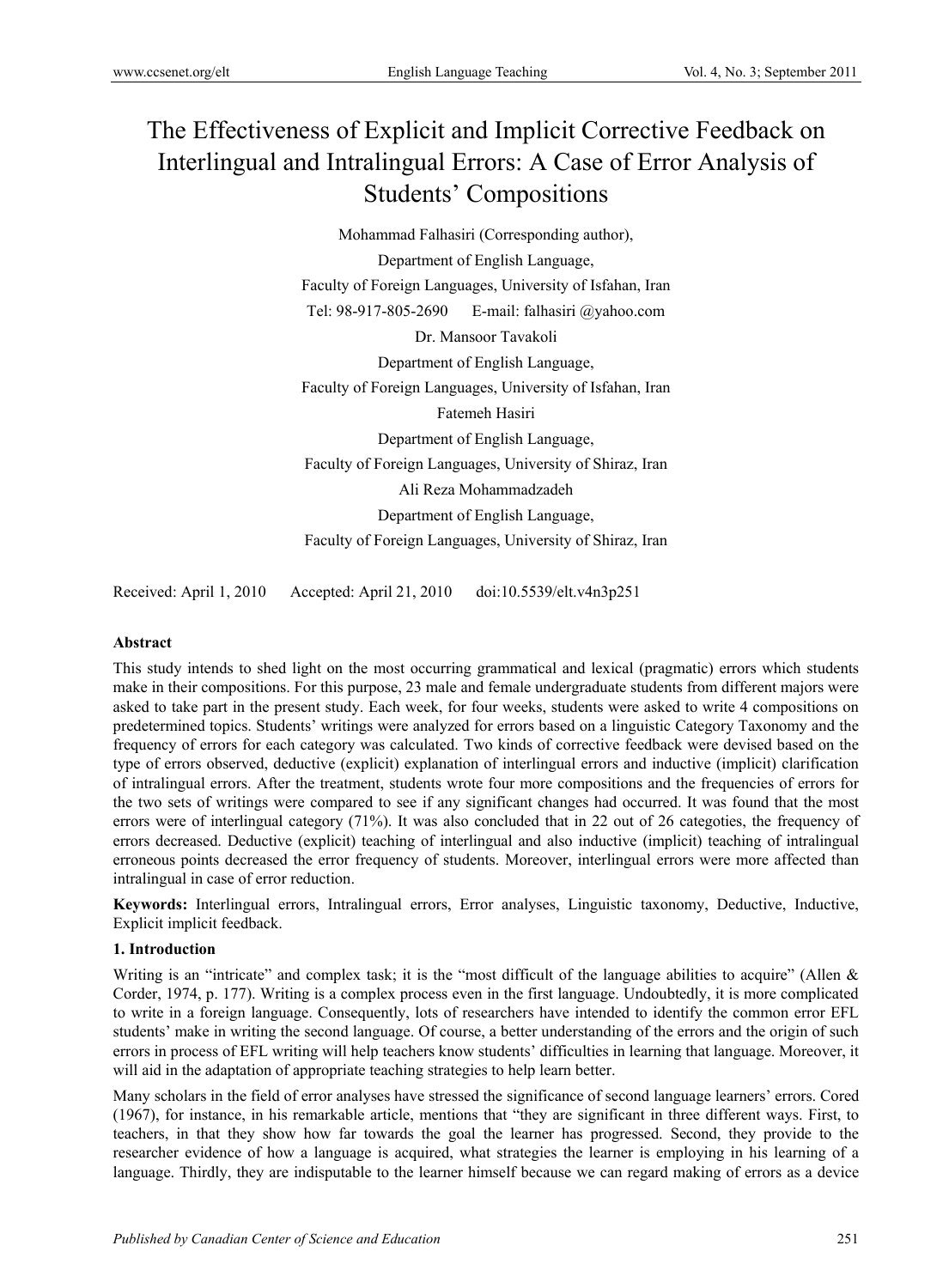the learner uses in order to learn" (p. 161). Researchers are interested in errors because they are believed to contain valuable information on the strategies that people use to acquire a language (Richards, 1974; Taylor, 1975; Dulay and Burt, 1974). Moreover, according to Richards and Sampson (1974, p. 15), "At the level of pragmatic classroom experience, error analysis will continue to provide a method by which the teacher assesses learning and teaching and determines priorities for future effort."(Khudabande 2006).

Brown 2007 states that there have been two schools of thought in respect to learner's errors. The *behaviorist* school, for which the occurrence of errors should be avoided, otherwise they would become a bad habit for the learner. With this view, contrastive analysis of the native and the target language became an important aspect of studying the language differences. Contrary to this view, the *cognitivist* school believes that in spite of the teacher's efforts, the errors will occur, and it does not necessarily mean the learner's failure, rather progress the learner is making in the language learning system. With this view, the cognitivist has placed an emphasis on hypothesis formation, experiments and feedback, raising the issue of error analysis as a way to study the difficulties encountered by the second language learner.

Between the two production skills, writing is the more intriguing one because in spoken conversations, we make sense of the dialogue in a complex back-and-forth process of negotiation of meaning between speakers. In written texts; however, this back-and-forth of negotiation is not possible. Because there is no possibility of negotiating meaning of written documents, the inevitable problems of misunderstandings are exacerbated" (Penman, 1998). Hence, we can say that writing is an "intricate" and complex task; it is the "most difficult of the language abilities to acquire" (Allen & Corder, 1974, p. 177).

Corder (1967, 1971) and James (1998) revealed a criterion that elucidates the difference between error and mistake and it is the self-correctability criterion. A mistake can be self-corrected, but an error cannot. Errors are "systematic," i.e. likely to occur repeatedly and not recognized by the learner. Hence, only the teacher or researcher would locate them, the learner wouldn't (Gass & Selinker, 1994).

Due to the fact that there is not a clear cut answer to dealing with students' writing errors, this study can be of a help to teachers to diagnose the most problematic areas for students and if explanation of those errors can help decrease error frequency. Error analysis the best tool for describing and explaining errors made by speakers of other languages (Johanson, 1975) this one is conducted in order to know the sources of these errors and the reasons behind their continued occurrence.

#### **2. Background on error analysis**

Ellis (1994: 18) identifies four essential areas of SLA investigation: 1) characteristics of learner language, which involve errors, acquisition orders, variability, and pragmatic features; 2) learner-external factors, where social contexts are concerned; 3) learner-internal mechanisms, which deal with first language transfer, learning processes, communication strategies, and knowledge of linguistic universals; and 4) the language learner, where motivation and learner strategies are investigated. Among these four areas of study, the description of the characteristics of learner language is considered the most essential. Without describing the learner's language in detail, we cannot adequately explain what occurs in the acquisition process. In other words, we cannot investigate how learners' internal or external factors affect the learner's language until we have profound understanding of the general characteristics of the learner's language itself. (Harishima, 2006)

Harishima (2006) states that in order to further understand the nature of learner language, *error analysis* (EA) has widely been used among SLA researchers since it took over its predecessor, *contrastive analysis*, in the late 1960s. EA begins with the premise that errors can be attributed to a variety of factors, not solely to interference from the native language. By collecting a raw linguistic sample and analyzing the errors within it, researchers in the EA closely examine, and hopefully explain, the linguistic competence of a second language learner.

Error analysis (EA) emphasizes "the significance of errors in learners' interlanguage system" (Brown, 1994, p. 204). The term interlanguage, introduced by Selinker (1972), refers to the systematic knowledge of an L2 which is independent of both the learner's L1 and the target language. Nemser (1971) referred to it as the Approximate System, and Corder (1967) as the Idiosyncratic Dialect or Transitional Competence. Error analysis is a type of linguistic analysis that focuses on the errors learners make. It consists of a comparison between the errors made in the Target Language (TL) and that TL itself.

Abisamra (2003) and khudabandeh (2006) in their articles on error analyses report that researchers are interested in errors because they are believed to contain valuable information on the strategies that people use to acquire a language (Taylor, 1975; Dulay & Burt, 1974). Moreover, according to Richards (1974), "At the level of pragmatic classroom experience, error analysis will continue to provide one means by which the teacher assesses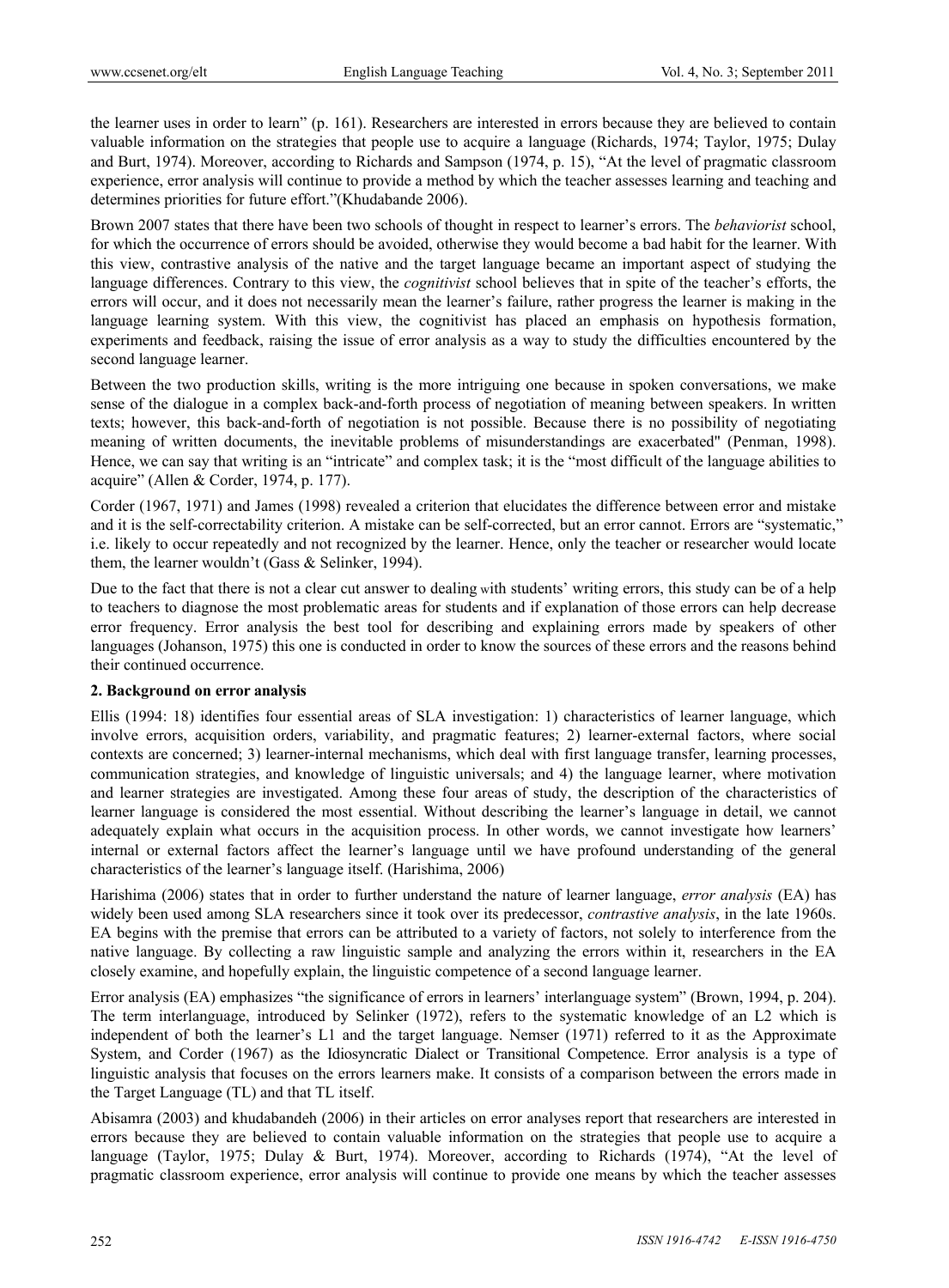learning and teaching and determines priorities for future effort". According to Corder (1974), error analysis has two objects: one theoretical and another applied. The theoretical object serves to "elucidate what and how a learner learns when he studies a second language." And the applied object serves to enable the learner "to learn more efficiently by exploiting our knowledge of his dialect for pedagogical purposes."

Therefore, EA can be considered as a fundamental tool in language teaching in order to recognize teacher's point of view and readdress one's methodology for fixing and fulfilling the students' gaps (Londono Vasquez, 2007). In other words, as Cored (1967) defined, EA is a procedure used by both researchers and teachers which involves collecting samples of learner language, identifying the errors in the samples, describing these errors, classifying them according to their nature and causes, and evaluating their seriousness. The purpose of Error Analysis is, in fact, to find "what the learner knows and does not know' and to "ultimately enable the teacher to supply him not just with the information that his hypotheses is wrong, but also, importantly, with the right sort for information or data to form a more adequate concept of a rule in the target language" (Cored, 1974, P.170). The investigation of errors can be at the same time diagnostic and prognostic. It is diagnostic because it can tell us the learner's state of the language (Corder, 1967) at a given point during the learning process and prognostic because it can tell course organizers to reorient language learning materials on the basis of the learners' current problems.

Corder (1967 & 1974) identified a model for error analysis which included three stages:

1). Data collection: Recognition of idiosyncrasy

2). Description: Accounting for idiosyncratic dialect

3). Explanation (the ultimate object of error analysis).

Ellis (1997, pp. 15-20) and Hubbard et al*.* (1996, pp. 135-141) elaborate on previous EA models by Corder (1967 & 1974) as follow: The initial step requires the selection of a corpus of language followed by the identification of errors. The errors are then classified. The next step, after giving a grammatical analysis of each error, demands an explanation of different types of errors.

In 1994, Gass & Selinker introduced an error analysis model with the following steps: data selection, Identification of errors, Classification of errors, Quantification of errors, Analyses of the source of error, and Remediation for errors.

According to Dulay & Burt (1974), there are four types of "goofs":

- 1). Interference-like goofs
- 2). L1 Developmental goofs
- 3). Ambiguous goofs (either interference-like or L1 developmental goofs)
- 4). Unique goofs (neither interference-like nor L1 developmental goofs)
- *2.1 Error Taxonomies*

Richards (1971), in his study, showed the different types of errors relating to production and distribution of verb groups, prepositions, articles, and the use of questions, based on which, he distinguished three sources of errors:

Interference errors: errors resulting from the use of elements from one language while speaking/writing another.

Intralingual errors: errors reflecting general characteristic of the rule learning such as faulty generalization, incomplete application of the rules and failure to learn conditions under which rules apply, and

Developmental errors: errors occurring when learners attempt to build up hypothesis about the target language on the basis of limited experiences.

According to Richards (1971), intralingual errors are also divided into the following categories:

Overgeneralization errors: the learner creates a deviant structure on the basis of other structures in the target language (e.g. "He can sings" where English allows "He can sing" and "He sings".

Ignorance of rule restrictions: the learner applies rules to context where they are not applicable (e.g. "He made me to stay")

Incomplete application of rules: the learner fails to use a fully developed structure (e.g. "you like to sing" in place of "do you like to sing").

False hypothesis: the learners do not fully understand a distinction in the target language (e.g. the use of "was" as a marker of past tense in "one day it was happened").

However, as Schacheter and Celce-Murcia (1977) pointed out, the distinction between intralingual and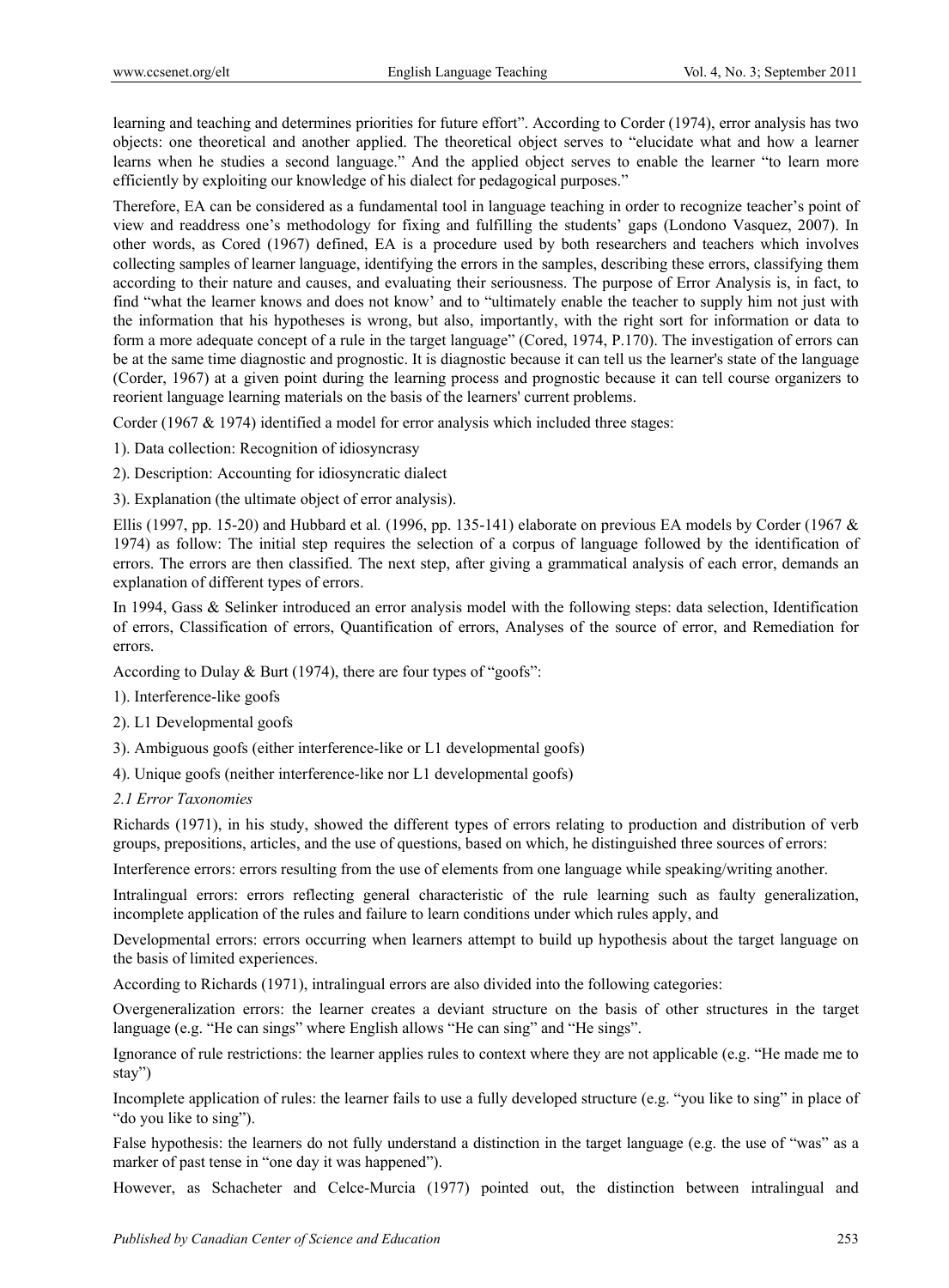developmental errors is rather fuzzy in their term. As a result, Richards (1974) classified errors into two categories:

Interlingual errors: These errors are caused by mother tongue interference.

Intralingual and developmental errors: this kind of errors occurs during the learning process of the second language learning at a stage when the learners have not really acquired the knowledge.

Burt and Kiparsky developed a linguistic category taxonomy into which they classified several English errors made by students learning English as well as host environments. (see table 1 & 2).

#### **3. Literature review**

Firstly, some articles done on feedback will be reviewed and afterwards, the result of some articles which discussed the effect of different kinds of error feedback will be presented.

In spite of the fact that myriad numbers of articles have been written on error correction and feedback for L2 learners, the controversies still remain and there is no clear cut answer. There are some studies which have considered the influence of error feedback; however, the findings are conflicting. (Fathman & Whalley, 1990; Kepner, 1991; Polio, Fleck, & Leder, 1998; Semke, 1984). Most studies on error correction in L2 writing classes have provided evidence that students who receive error feedback from teachers improve in accuracy over time (Chandler, 2000; Ferris, 1995a, 1997; Ferris et al., 2000; Frantzen, 1995; Lalande, 1982; Robb, Ross, & Shortreed, 1986; Sheppard, 1992).

Abisamra (2003) in her error analyses study of Arab English learners found that 35.9% of errors were of transfer/Interlingual errors while,64.1% were developmental/Intralingual. She found that the highest percentage of transfer errors was in semantics & lexis, and as for the highest percentage of developmental errors, it was, by far, in substance (mainly spelling). Other studies by George (1972), Lance (1969), Richards (1971), and Brudhiprabha (1972) also found that only one-third of the second language learners' errors can be attributed to native language transfer.

Ferris and Roberts (2001) considered the extent to which error feedback needs to be explicit so that students get to self edit their texts. They state that their findings are in line with Krashen's (1982) Monitor Hypothesis, which claims that formal learning and explicit knowledge function as an editor which operates when learners are intentionally focused on form, when they know the rule involved, and when they have sufficient time to reckon upon and apply their knowledge. In their study, the feedback group outperformed the no-feedback group in editing outcomes; nonetheless, coded feedback had no noticeable effect. They were not the only researchers concerning themselves with this issue, in second language acquisition, the main body of research has been very much in response to Krashen's claim that learners only learn through unconscious acquisition. Learning, he claims, which is conscious, does not lead to acquisition, which is unconscious, and acts only as a monitor. Conversely, some other researchers (Ellis, 1991; Schmidt, 1990, 1994, 2001; Schmidt and Frota, 1986) believe that learners'attention to forms is necessary for earners. Ashwell (2000), Fathman and Whalley (1990), and Ferris and Roberts (2001) did a correction/ no correction comparison and all three studies showed significant effects for the correction groups. With a similar design, Ashwell (2000) obtained similar results: All groups receiving feedback made gains in formal accuracy. Ferris and Roberts (2001) provided evidence of remarkable positive effects for feedback groups versus the non-feedback group, although the non-feedback group was more successful than the others in correcting lexical errors (word choice).

Danielle Gue'nette (2007) in a recent article reviewed the treatments which varied between combining feedback on form and feedback on content and experimenting with different types of feedback on form. In 1996 Truscott wrote a review article believing that all forms of error correction of L2 student writing are not only ineffective but potentially negative and should be abandoned. Truscott (1996, 1999, 2007) took the position that the revision research had no implications for the issue he was addressing, because the point of his ''case against grammar correction'' was that correction is not useful as a teaching device, while the revision research was about its usefulness specifically as an editing tool, a way to improve a particular manuscript. (Cited from John Truscott and Yi-ping Hsu, 2008)

Truscott (1996) criticizes the error correction practice due to the fact it treats different linguistic categories (lexical, syntactic, and morphological) as being equivalent, when in fact they represent separate domains of knowledge that are acquired through different stages and processes (Ferris and Roberts 2001). However in this study, these categories are dealt with separately because previous studies of error correction show that when specific categories of written error were targeted for feedback and analysis, there were significantly different rates of student achievement and progress across error types (Chaney, 1999; Ferris, 1995a; Ferris et al., 2000; Ferris & Helt, 2000; Frantzen & Rissell, 1987; Lalande, 1982; Sheppard, 1992).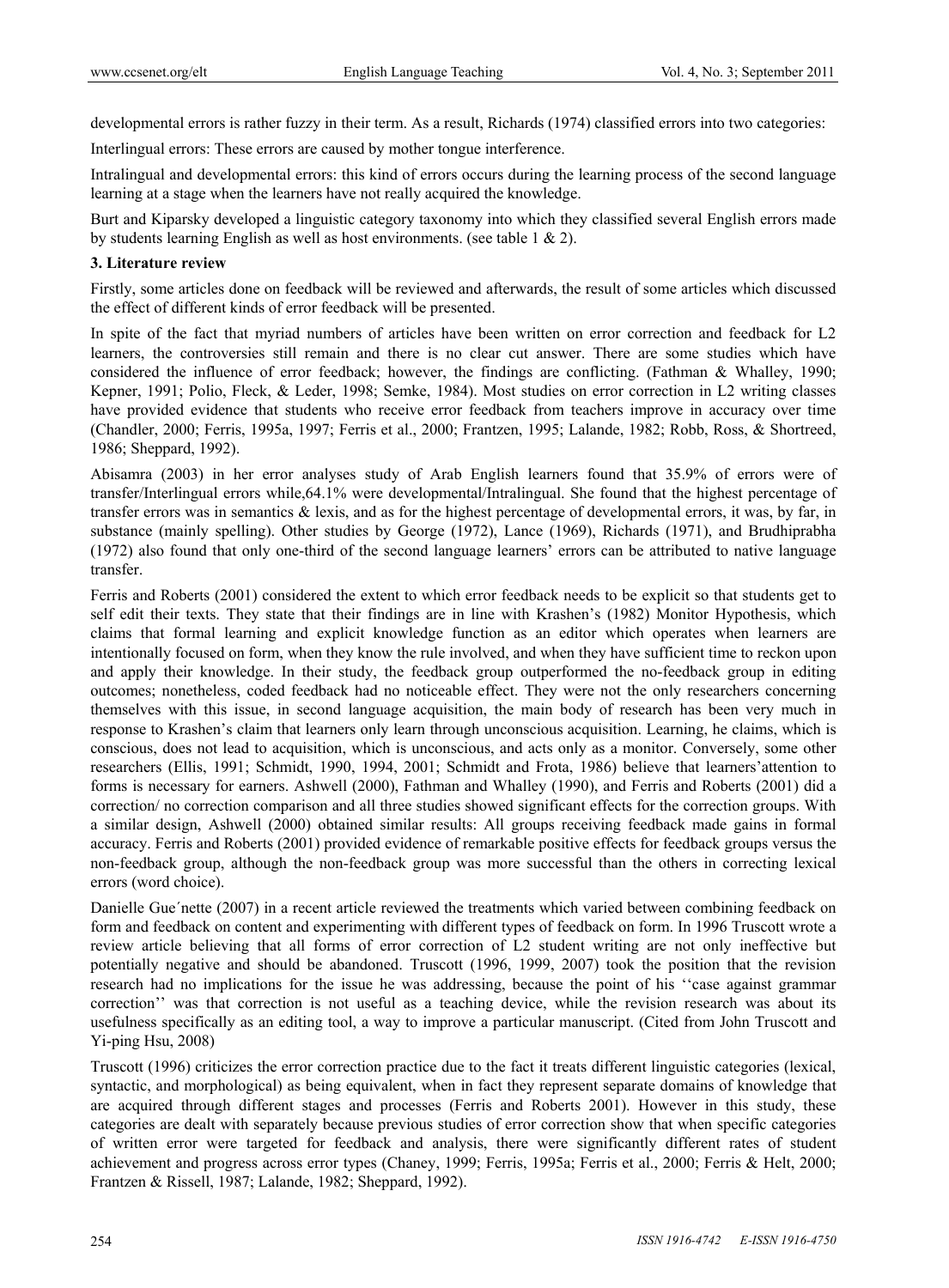Most surveys of student preferences show that students are particularly positive about receiving feedback on language issues, although they also want teachers to comment on content and ideas of their writing (Hedgcock & Lefkowitz, 1994; Leki, 1991; Oladejo, 1993; Saito, 1994; Ferris, 1995b; Truscott, 1996; Rennie, 2000). As L2 students place a high premium on accuracy in writing, they are eager to have all their errors pointed out by the teacher (Komura, 1999; Lee, 2005; Leki, 1991; Rennie, 2000). While studies by Radecki and Swales (1988) and Lee (2005) show that students wanted overt correction of errors (i.e., direct error feedback) from teachers, most of the other studies (e.g., Arndt, 1993; Hyland, 2001; Saito, 1994) suggest that students preferred indirect to direct error feedback, where they were given clues and also a more active role to play in the feedback process. More advanced students like the L2 graduate students in Leki's (2006) and Riazi's (1997) studies, for example, particularly valued teacher feedback as a useful means to help them develop disciplinary literacy. (Cited from Lee, 2008)

The bulk of studies have compared the effect of different types of corrective feedback. Error correction researchers who have examined the effects of two contrasting types of feedback i.e. direct (when the teacher provides the correct form) (Bitchener, Young, & Cameron, 2005; Ferris, 2003). and indirect (when the teacher indicates the error but does not provide the correct form) (Ferris & Roberts, 2001; Robb, Ross, & Shortreed, 1986) have reported that indirect feedback helps students to make progress in accuracy over time more than direct feedback does (Ferris et al., 2000; Ferris & Helt, 2000; Lalande, 1982) or at least equally as well (Frantzen, 1995; Robb et al., 1986). For an instance, Ferris (2002) reported that direct error correction led to more correct revisions (88%) than indirect error feedback (77%). Over the course of the semester, however, it was noted that students who received indirect feedback reduced their error frequency ratios substantially more than those who received direct feedback.

Ferris and Roberts (2001) examined the effects of three different feedback treatments (errors marked with codes; errors underlined but not otherwise marked or labeled; no error feedback) and found that both error feedback groups significantly outperformed the no feedback control group, however they found that there were no significant differences between the group given coded feedback and the group not given coded feedback.

Ferris (2002) suggests that indirect feedback is generally more appropriate and effective than direct feedback. The danger of direct feedback is that teachers may misinterpret students' meaning and put words into their mouths. Direct feedback is appropriate (see Ferris, 2002), however, (1) for beginner students; (2) when errors are 'untreatable', i.e., errors not amenable to self-correction such as sentence structure and word choice and (3) when teachers want to draw students' attention to other error patterns which require student correction (Lee 2003). Leki (1991) and Roberts (1999) have also pointed out that students sometimes feel that indirect feedback does not provide them with sufficient information to resolve more complex errors such as idiosyncratic and syntactic errors. Chandler (2003) explained that a greater cognitive effort is expended when students are required to use indirect feedback to make their own corrections is offset by the additional delay in knowing whether their own hypothesized correction is in fact correct. (For more see Bitchener 2009).

In Carroll and Swain (1993) and Carroll (2001), direct metalinguistic feedback outperformed all other types of correction. Formal grammatical explanation was more effective than meaning-focused debriefing in Muranoi (2000) study. Some classroom research studies, conducted by Doughty (1991), Leow (1998), and Scott (1989, 1990) have also shown that explicit correction is more beneficial than implicit correction.

Dabagh (2005) also found that explicit correction on the whole is more effective than implicit correction with one caveat; that is, explicit correction seems to work very well for morphological and not so well for syntactical features.

Chandler (2003) found that if students were required to correct their errors their accuracy improves without a decline in fluency over the semester, as measured by self-reports of time students spent writing the same amount and kind of text. The researcher states that if students did not revise their writing based on feedback about errors and only had teachers mark errors was equivalent to giving no error feedback since the students' new writing did not increase in correctness over one semester.

John Bitchener & Knoch state that the simple provision of error correction is just as effective as the additional provision of written and oral meta-linguistic explanation. Similar findings were also reported in Bitchener (2008) and Bitchener and Knoch (2008). Direct error correction alone may be as effective as direct error corrective with written meta-linguistic explanation or direct error corrective with both written and spoken meta-linguistic explanation and that the level of increased accuracy in the immediate post-test (clear evidence of the effect of written corrective feedback on improved accuracy) was retained over a two month period. The significant role of direct written corrective feedback on students' linguistic error is supported by other studies (Bitchener, 2008; Bitchener and Knoch, 2008; Sheen, 2007) that have reported on the short-term effectiveness of written corrective feedback.

The finding of this study will add to a growing body of research that has investigated the effect of different feedback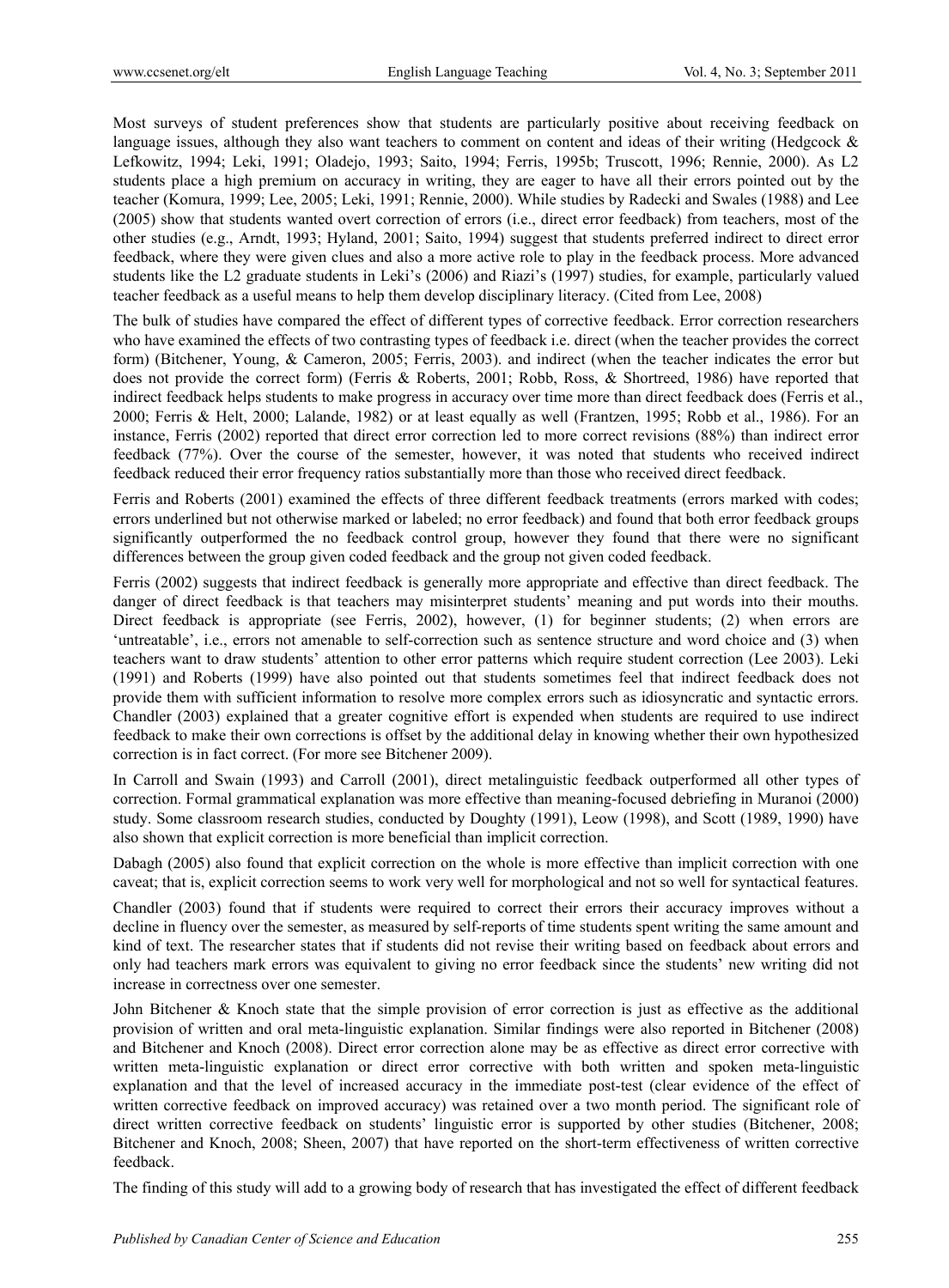strategies on accuracy performance. For instance, it has already been noted that indirect feedback is more effective than direct feedback in helping learners improve the accuracy of their writing. Because little research has specifically investigated the effect of oral direct feedback on improved accuracy, the findings of the present study are noteworthy.

#### **4. Research questions and hypotheses**

This study tries to shed light on the most frequent errors students make in their writings and the effect of feedback on decreasing the error frequency. As so, this study is an effort to answer the following questions:

Q1. Does inductive explanation (implicit feedback) of intralingual errors students make in their writings decreases errors?

Q2. Does deductive explanation (explicit feedback) of interlingual errors students make in their writing decreases errors?

To answer the above questions the following null hypothesis were tested.

H01: Inductive explanation of intralingual errors does not have any influence on error frequency.

H02: Deductive explanation of interlingual errors does not have any influence on error frequency.

## **5. Method**

#### *5.1. Participants*

23 low-intermediate leveled students who had enrolled in English classes at University of Isfahan in spring 2009 participated in this study. The class was composed of 16 girls and 7 boys aged 19 to 25. They were pre tested on Oxford Placement test to make sure that the participants were homogeneous. Participants' majors were different and the class was not a prerequisite course of university. The sessions were held 2 days a week for 50 days.

#### *5.2. Materials and procedure*

Students were supposed to finish 6 units of the "Cutting Edge" series book which is a multi skilled course book. They were asked to write a composition of 180 words on a predetermined topic every other session. 80 writings (roughly 13000 words) were submitted by the end of the forth week. Students' compositions were analyzed for errors based on EA taxonomy by M. Burt and C. Kiparsky (1972) and errors were assigned to different linguistic categories and error types. The frequency of each error type was calculated. No argument is being made here that this error categorization system is better or worse than other possible ones. It is chosen because it is more exhaustive than most of other taxonomies; for example, Ferris and Roberts (2001) which used only five categories. Then, different teaching methodologies were devised based on the fact that whether the errors were interlingual or intralingual. (For points where it was difficult to determine if the error was interlingual or intralingual, the student was interview). For interlingual errors, Oral meta-linguistic explanation took the form of a 45-minute mini-lesson. During this session, the researcher explained the rules and example of all the errors students made. Additional examples were illustrated on the whiteboard and discussed with the class. The structural difference between L1 and L2 was discussed in students' mother tongue. As an instance the teacher compared the use of preposition in Farsi and English for a similar verb. For intralingual errors the teacher again exposed students to the error and then inductively started to teach the grammar point in the target language. The teaching of errors took two "forty five" minutes of two sessions in a row. Explicit correction involved metalinguistic feedback as well as the provision of the correct forms, but implicit correction involved only provision of the correct form.

Later, students were required to write 4 more compositions of 180 words on topics that the teacher had assigned. The 80 writings were analyzed and the frequencies of errors were calculated to see if any significant changes in students' number of mistakes had occurred. In order to ensure the reliability of the scoring, 20% of the writings were graded a second time, 3 months later, by the same scorer. The intra-rater correlation for the two markings of the same narrative was .967, with  $S.D = .066$ .

#### **6. Presentation of data:**

The data are presented in two head categories, interlingual and intralingual. Interlingual errors are in turn divided into ten subcategories and intralinguals into 16 categories. The categories were taken from M. Burt and C. Kiparsky (1972) taxonomy. In front of each category two numbers are mentioned, the first of which is the number of errors for the first four writing prior to the treatment, and the second refers to the number of errors after the treatment. All the examples mentioned bellow, are erroneous.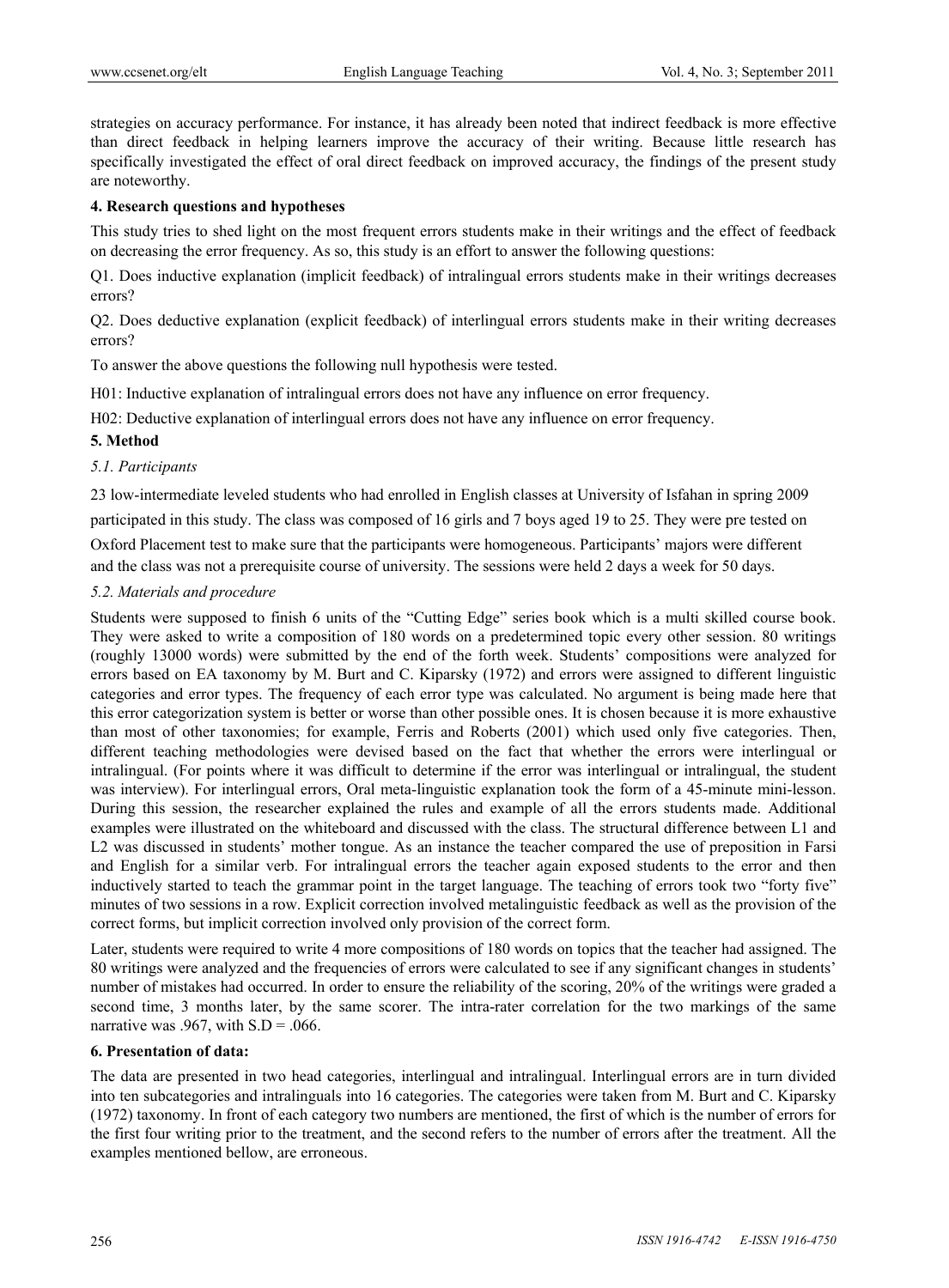*6.1 Interlingual Errors:* When students do not know the appropriate word, structure or expression to use, they resort to their first language. All these errors root from the first language transfer. Students literally translated the intended utterance from Persian. The following sentences might be meaningless to non native Persian speakers, while to Persian speakers they make sense, due to the fact that they are reflecting Persian structure. Not all errors are included due to space limit.

6.1.1 Misuse of preposition (in general) (25) (10)

1). Everyone sees the world with a new and so various questions appear for him. 2. It helps him to confront with his problems. 3. Beggars come in our way and want from us money. 4. If people don't help to beggars, they become fewer. 5. All of people in some conditions need to money. 6. My teacher insulted to me. 7. I am content from my life. 8. If you have interest to study, go and study. 9. Permit to me to start my writing with this. 10. They don't have any recreation to enjoy from it. 11. They attend in their class with strong morale. 12. Fathers help to children to achieve better things. 13. Don't judge about people's life14. It is a fact; help to others is a good work.15. Society include of men and women. 16. We shouldn't *use from* our times and facilities goodly. 17. It is a duty of a country to *search about* them. 18. It helps him to confront with his problems.

6.1.2. Using double subject in relative clauses (11) (6)

1). One thing that the child never thinks about it is money. 2. They elect acts and relationships that they are useful for them. 3. I prefer to help who I know them. 4. Parents are the first persons that a baby knows them. 5. I believe that we have many unreasonable needs that we can omit them. 6. It is a feature that God has given it to us. 7. A mother that born a child is loves her child and for father is too. 8. All of students in this class are deserve for mark 20. 9. In ancient time people was thought the heart is source of emotion of love.

6.1.3. Farsi structure with English lexicon (45) (27)

1). That class suffer all students and depress all of them. 2. You can buy the proof of Iranian university and even Oxford (who is to who) 3. In our country we have friendship apparently. 4. In many cases say is their say without any reason. 5. They do false works in front of their children. 6. I eat dinner external home, in the restaurant. 7. Sometimes a child may treat as an adult or an adult may think treat or do like a child. 8. They should try to *arrive* to high climax of science. 9. When holiday is too long we stop *in now place*. 10. Piano *gives calm*. 11. A child hasn't any worry about anything. 12. I think a child az well az adult enjoy life because nobody don't have expectation from a child. 13. Others think there is a special age for to be an adult, for example age of 18 and 19. 14. In many years ago, Iran was a great country. 15. They are relax when they have a some money to save. 16. I am agree with this topic. 17. I wanna write about a movie with name: sixth sense. 18. My dream house is like a palace, maybe a palace like that Sepidbarfi was borned in that or Sinderella was entered that. 19. It has a direct *communication* to our creation. 20. When snow the *boss* of school order to holiday, it is *laughing* reason for holiday. 21. Teachers increase their expectations and set students in pressure with their *wantings*. 22. Everything is ruined from basis in Iran. 23. In this condition students cannot work and the best work is to leave the country. 24. Parents *comprehend* their child better than others. 25. I don't like to help people who *decay* themselves and society. 26. You devote other people other people to reach to your *requests*.

6.1.4. Misplacing adverbs of frequency in case of modal verbs (5) (1)

- 1). Their time always is free.
- 6.1.5. Adjectives used after noun (2) (0)
- 1). In aspect physical it change. 2. Like car sporty.
- 6.1.6. Omission of dummy "it" (5) (6)

1. For some people like me is necessary to save some money. 2. When rest create a calm feel is good.

6. 1.7. Omission of personal pronoun (9) (6)

1). They hope their child will be successful in life. 2. We never learn lessons well. 3. They use properties of parents.

6.1.8. Omission of subjects (18) (12)

1). Parents know their child completely for example know what is her behavior. 2. In these situations their responsibility increase and must care about their spouse and children. 3. If ask from me what mark give to appearance I say seven. 4. The nature of human is that want have more. 5. They promise that stay with together always.

6.1.9. Double negative (5) (2)

1). They earn money without no trying. 2. I get it that no one can't understand me. 3. No body don't have expectation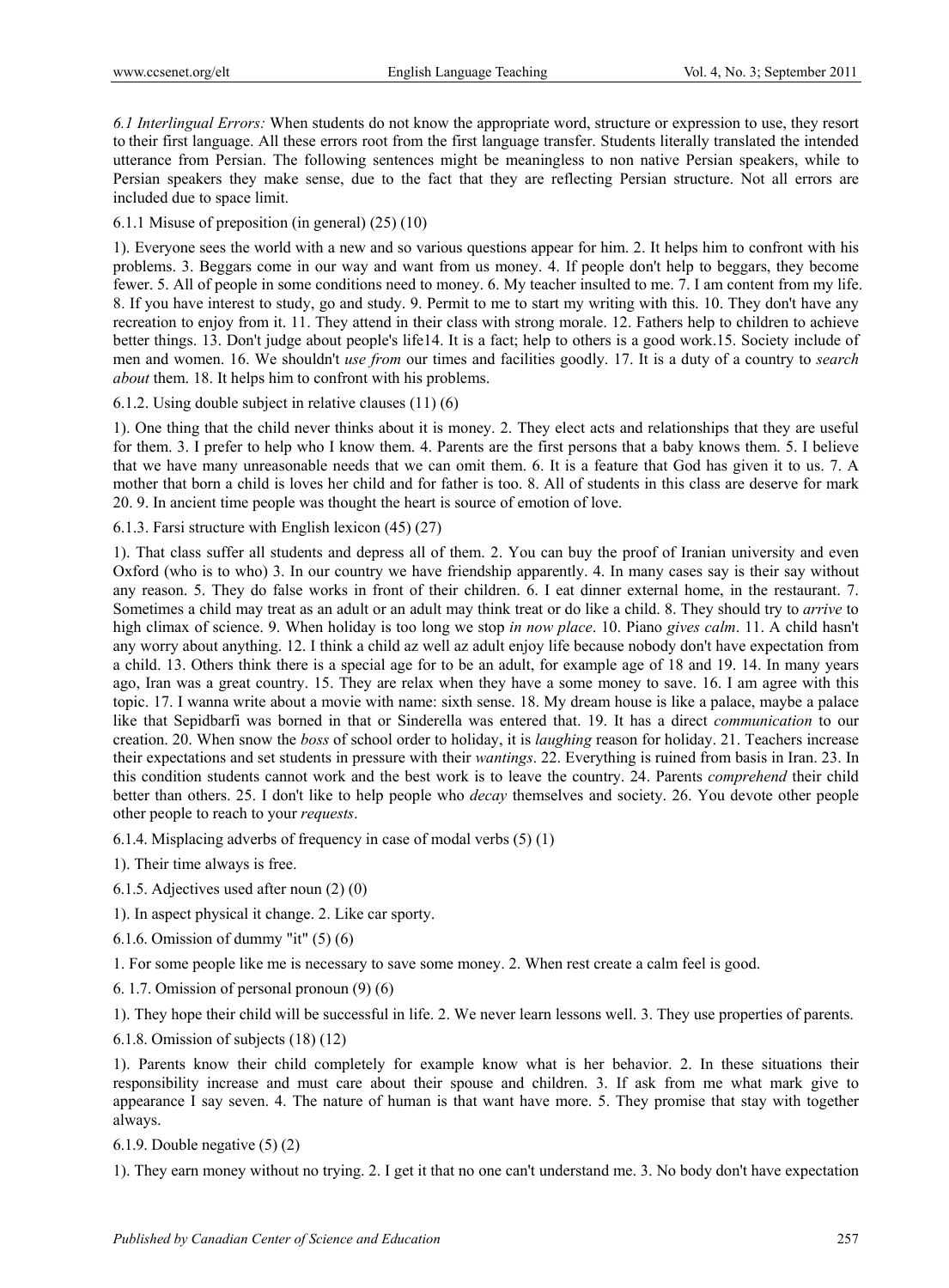from a child.

6.1.10. Misuse of reciprocal verbs (2) (3)

Parents learn us every things we need for our future.

*6.2. Intra lingual errors* 

6.2.1. Addition of "The" (14) (17)

1). I think *the family* have a wide influence on their children. 2. Parents are the most effective persons in *a child*'s life. 3. They ridicule the others.

6.2.2Use of wrong tense (14) (16)

They *don't grow up* yet.

6.2.3. A for An (6) (1)

A electricity

6.2.4. Disagreement of subject and number (21) (15)

1). We have a professor that all of the sessions are speaking about diversity of animals. 2). I think both of them is important.

6.2.5. Failure to attach  $3^{rd}$  person "s" (39) (30) and plural "s" (71) (63)

1). When responsibility increase students can't perform good. 2). World advance rapidly. 3). Our body need it. 4). He want to get it. 5). Ha had no friend.

6.2.6. Omitting "to" (13) (11)

1). I want my money bring me joy. 2). They want collect their money. 3). He likes improve himself. We say ourselves…

6.2.7. Misusing adverbs of quantity (6) (6)

1). In Iran we have much holidays. 2). I have few time. 3). We must learn many of information in lower time. 4). School holiday in our country is to long for this, many time of education waste for this holidays.

6.2.8. Misusing parts of speech (34) (29)

1). I had a bad *sick*. 2). They ridicule with great *enjoy*. 3). We should use our time *goodly*. 4). There is no *science*  reason for that. 5). We should put aside *lazy. 6). Industry* country

6.2.9. Omission of articles (52) (48)

It is near university.

6.2.10. Omitting to be verb (12) (8)

1). They not satisfied with life. 2). Parents always cannot best teachers. They coming to his class.

6.2.11. Use of to be verb  $+$  simple form of verb (6) (4)

1). Mother is loves her child more that others. 2). What is she likes. 3. When knowledge is move, then aims change.

6.2.12. To before object (5) (7)

They want to the best things for their child

6.2.13. Use of do and does before main verb (3) (0)

A person who does beg lower his personality.

6.2.14. Use of relative pronoun that for who (8) (3)

He is the man that always break his promise.

6.2.15. Another for other (8) (7)

I like to help to anothers.

6.2.16. Irregular plurals (12) (9)

They have many works to do

## **7. Result**

The frequency errors in each category for the four writings that were submitted was calculated and the same was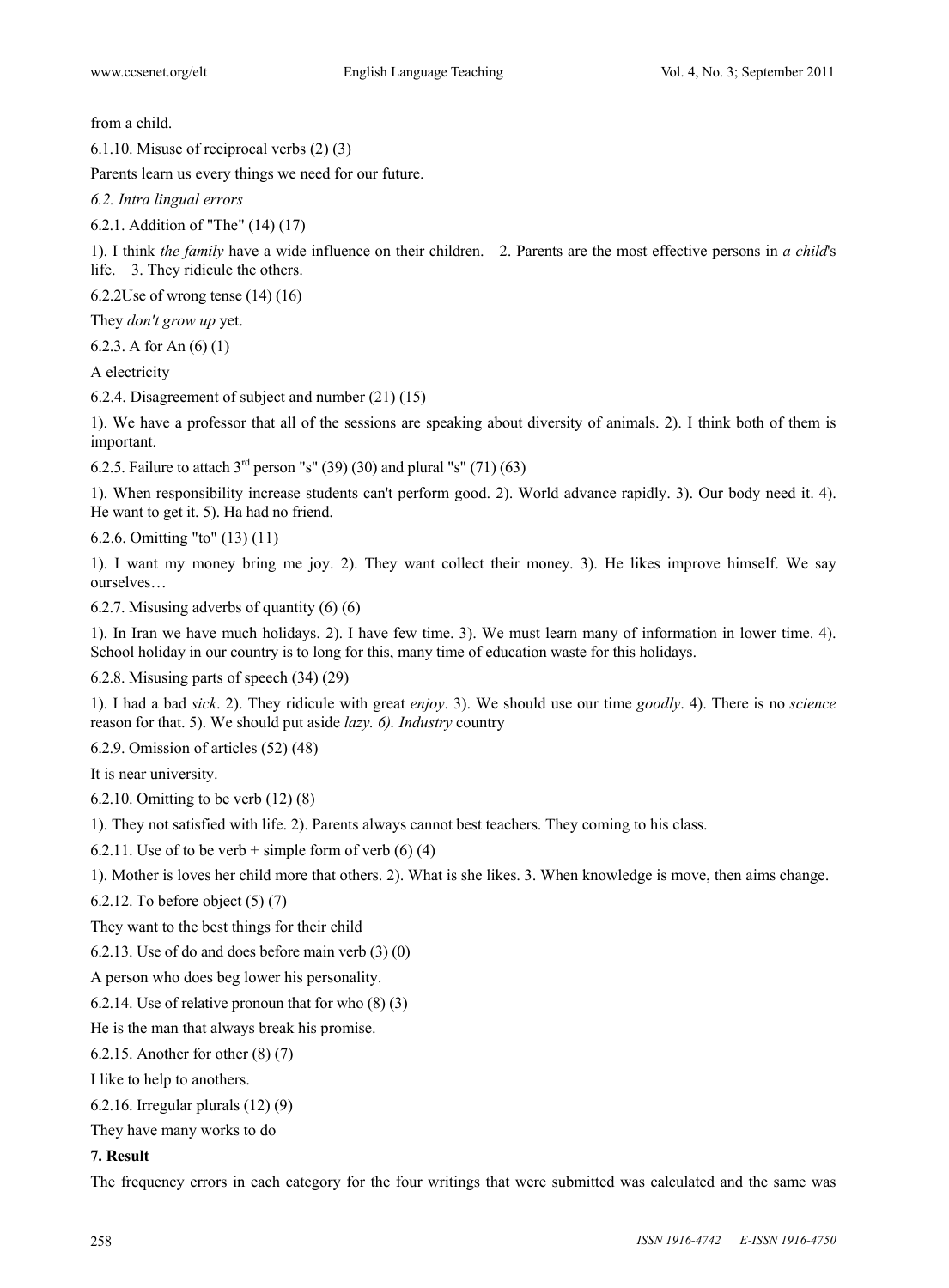done to the next four compositions which were submitted after the treatment. Then the Chi square was run to see if the difference is significant. Table 1 displays the categories of interlingual errors and table 2 shows the category of interlingual errors.

The frequency of interlingual errors decreased from 127 to 73 after the provision of explicit feed beck. As indicated in table 1, the percentage of Farsi structure with English lexicon is the highest with 35.4 percent  $(f=45)$  in the first drafts. In the second drafts; however, and after implicit feedback of error, the frequency decreased to  $f=27$ . Misuse of prepositions decreased from 19.6% (f=25) to 13.7% (f=6). The use of double subject in relative clauses differed (f= 11) to ( $f=6$ ). Misplacing the adverbs of frequency decreased from ( $f=5$ ) to ( $f=1$ ). Student had more errors in the second drafts for "omission of dummy it" (f=5) to (f=6) and "misuse of reciprocal verbs from (f=2) to (f=3). Other categories which also decreased include "double negative from  $(f=5)$  to  $(f=2)$ , "omission of subject from  $(f=18)$  to (f=12), "use of adjective after noun from (f=2) to (f=0).

Table 2 suggests that despite implicit feedback the number of errors in two categories increased: Addition of article "the" from (f=14) to (f=17) and use of wrong tense from (f=14) to (f=16). This increase is showing that they are less treatable categories and are more difficult to internalize and require more time.

The other categories as shown in table 2, decreased after the teacher corrected students implicitly. It can be inferred

from the two tables that both corrective feedbacks are influential to help students be more accurate; nevertheless,

some categories are influenced more than the others. This issue will be discussed in detail in conclusion section.

When Chi score analysis was run, three of categories of interlingual errors including, "misuse of preposition" Sig (.o11), "Farsi structure with Persian lexicon" Sig (.034) and "Misplacing adverbs of frequency in case of modal verbs" Sig (.000) showed a significant change while none of the categories in intralingual errors had a significant change.

### **8. Conclusion and implications:**

As the analyses of students suggest both in the first and second drafts the percentage of intralingual errors was higher. (Before treatment 71.84% intralingual 28.15% interlingual and after 78% intralingual 22% interlingual). Therefore more than 70 percent of all errors do not root from the interference of mother tongue. Moreover the treatment was less effective for intralingual than for interlingual errors. (Intralingual errors decrease by only 8 percent while interlingual errors by 27%).

For interlingual errors, based on the data, "students' misuse of prepositions" "Farsi structure with English lexicon" and "subject omission" after the treatment, i.e. inductive and contrastively explanation of erroneous point in mother tongue, decreased significantly, showing that students awareness of the differences helped reduction of errors and also the fact that students became more mindful of the differences in structures of the two languages. The explicit correction of learners' errors may have triggered the learners' noticing of gaps between the target form and their existing interlanguage forms and this led them to restructure their interlanguage. Moreover, as rod Ellis (1991) claims, in order for acquisition to take place, learners must notice, compare, and integrate the feedback. Therefore, the explicit explanation and feedback may not only have helped the learners to notice the target structure, but also may have led them to compare the target feature with their own interlanguage rules and thereby were able to incorporate it into their interlanguage.

On the other hand, implicit correction probably did not trigger noticing to the same extent as the explicit correction did, and consequently may not have created a situation in which the learners could compare the target forms with their existing interlanguage forms in order to internalize them into their interlanguage systems. Dabagh (2005) also discovered that explicit error feedback was more effective in raising awareness of corrected feature in learners and the number of errors decreased comparing to the group who received implicit feedback. Considering the crucial role of attention in learning (Doughty, 2001; Schmidt, 2001), awareness may have been the main cause for the better performance of the explicit correction group over the implicit.

Explicit feedback involves meta-discourse, whereas implicit feedback may not be perceived as corrective. Dabagh and Basturkmen (2005) in their article mention a number of reasons for the better impact of explicit feedback comparing with implicit: (1) explicit correction created more attention, (2) the fact that learners were explicitly corrected on their errors created a contrast with the form in their interlanguage, (3) the provision of the correct form in implicit correction may not have been effective because it was less clear to learners what was wrong with their erroneous utterances and without such understanding, hypothesis revision was not possible, and (4) learners most likely perceived the explicit corrections as corrective feedback requiring them to correct their errors whereas this was not the case with the implicit feedback.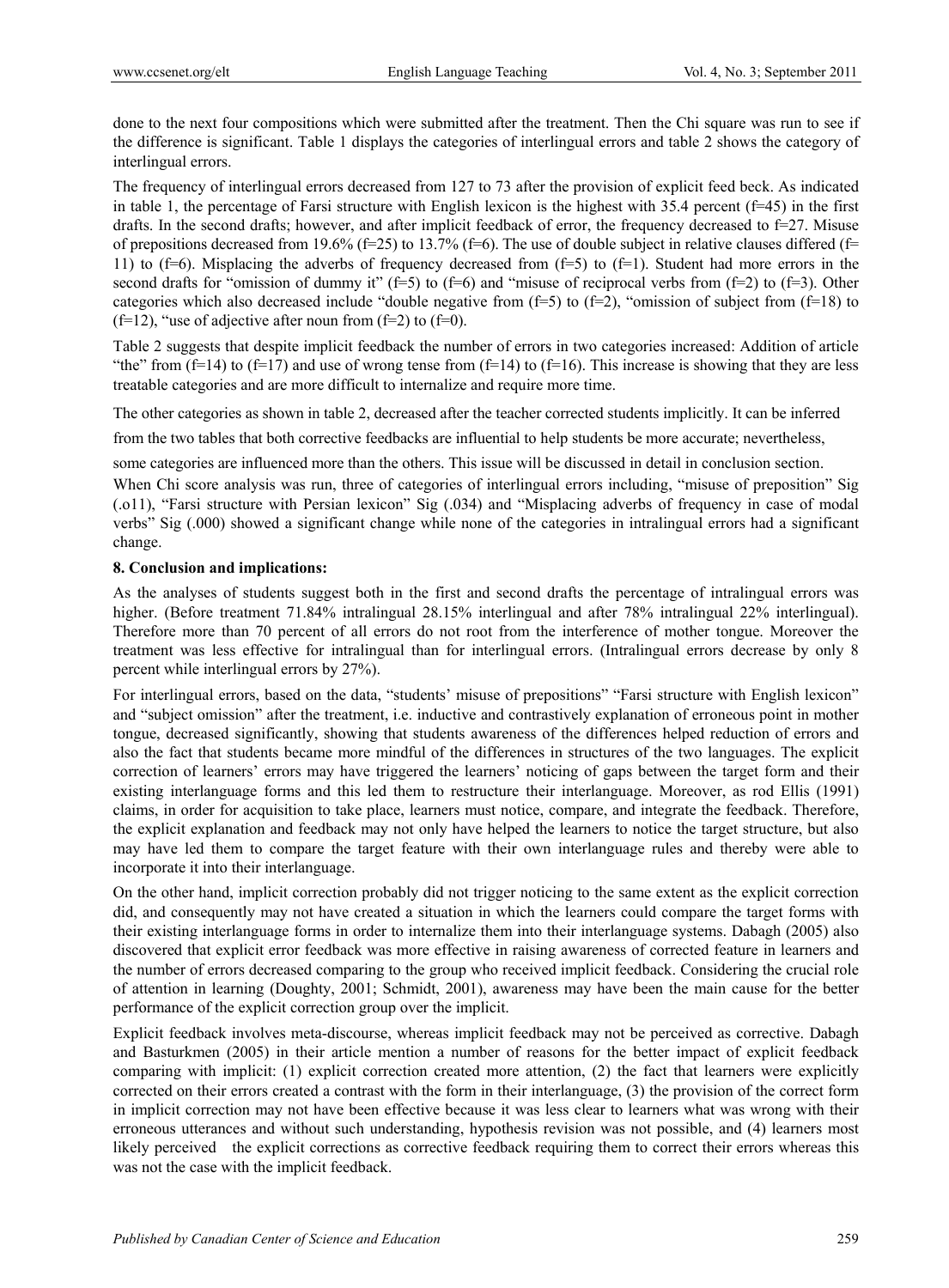For interlingual errors it is important to mention the error in a contrastive mode, so that students reckon upon he potential differences between the mother tongue and target language (TL).

"Using double subject in relative clauses" and "Omission of personal pronoun" categories' errors which were due to literal translation of the intermediate students also decreased, showing that students could distinguish the structural difference between English and Farsi; despite the fact that the treatment lasted a total of 90 minutes without any exercises or assignments. Consequently, it can be concluded that errors which are due to the first language interference, can be shunned by a brief explanation and contrastively comparison of the erroneous points.

Intralingual errors, although in a slightly less degree than Interlinguals, also decreased after the treatment, i.e. implicit feed back of the erroneous point in target language.

"Addition of "The"" and "Use of wrong tense" categories' errors on the other hand decreased, substantiating the issue that these errors require a more complex explanation and more exercises due to their complexity and abstractness. It also shows that these to linguistic categories should be taught in a longer period of time and are less treatable.

As a general conclusion, it can be inferred from the experiment that, errors of students compositions should be consulted to the whole class since a brief explanation of the erroneous point can significantly decrease the number of errors. The explanation can differ based on the nature of error.

Truscott's review of studies by Kepner (1991), Semke (1984), and Sheppard (1992) revealed that error correction does not have a significant effect on improving L2 student writing. In contrast, the present study found that the feedback had a significant effect on the participants' accuracy.The provision of full, explicit oral feedback, resulted in greater accuracy comparing to the first script. (see table  $1 \& 2$ .)

The findings are also in line with that of Bitchener (2008) who found that oral meta-linguistic explanation in the form of a clearly focused mini-lesson (30 minutes) may be as effective as the more time-consuming one-on-one conferences that were included as the oral meta-linguistic explanation in Bitchener et al. (2005). This finding is also supported by a recent SLA study (Ellis et al., 2006) of the effectiveness of oral corrective feedback.

Due to the fact that this study has shown that a single feedback session can be effective in developing accuracy in the use of some linguistic feature (Table 1  $\&$  2), it is believed that if teachers are able to provide additional feedback on more occasions, it may increase the accuracy rate and reduce the amount of time that is required to achieve a high level of mastery. Therefore, in similar contexts, busy teachers should not necessarily feel that they need to go beyond this approach.

Teachers should be aware that the type of error that needs correction also plays an essential role in the effectiveness of explicit and implicit correction. The evidence from this study indicates that explicit metalinguistic feedback works better with some categories and interlanguage errors better that the others. Hence, teachers need to be selective in deciding which type of error correction to employ, taking into account the category of error.

Teachers need to be aware that corrective feedback tends to be effective with some linguistic features comparing with others. As the result of corrective feedback learners may be able to understand the correct structure of some of their errors but not others and the teacher should not necessarily expect error correction to be uniformly successful. They must keep in mind that EC is sometimes effective and sometimes not. Dabagh (2005) contents that one reason can be the linguistic difficulty of the feature. If the feature is beyond the learners' current developmental stage, the corrective feedback is unlikely to work.

#### **Reference**

Abisamra, N. (2003). An Analysis of Errors in Arabic Speakers' English Writings From http://abisamra03.tripod.com/nada/languageacq-erroranalysis.html

Arndt, V. (1993). Response to writing: Using feedback to inform the writing process. In M. Brook & L. Walters (Eds.), Teaching composition around the Pacific rim: Politics and pedagogy (pp. 90–116). Clevedon, UK: Multilingual Matters.

Ashwell, T. (2000). Patterns of teacher response to student writing in a multiple-draft composition classroom: Is content feedback followed by form feedback the best method? *Journal of Second Language Writing*, 9(3), 227–257.

Bitchener, J. Young, S. Cameron, D. (2005). The effect of different types of corrective feedback on ESL student writing. *Journal of Second Language Writing*. 14, 191–205.

Bitchener, J. Knoch, U. (2009). The relative effectiveness of different types of direct written corrective feedback. *System*, (37), 322–329.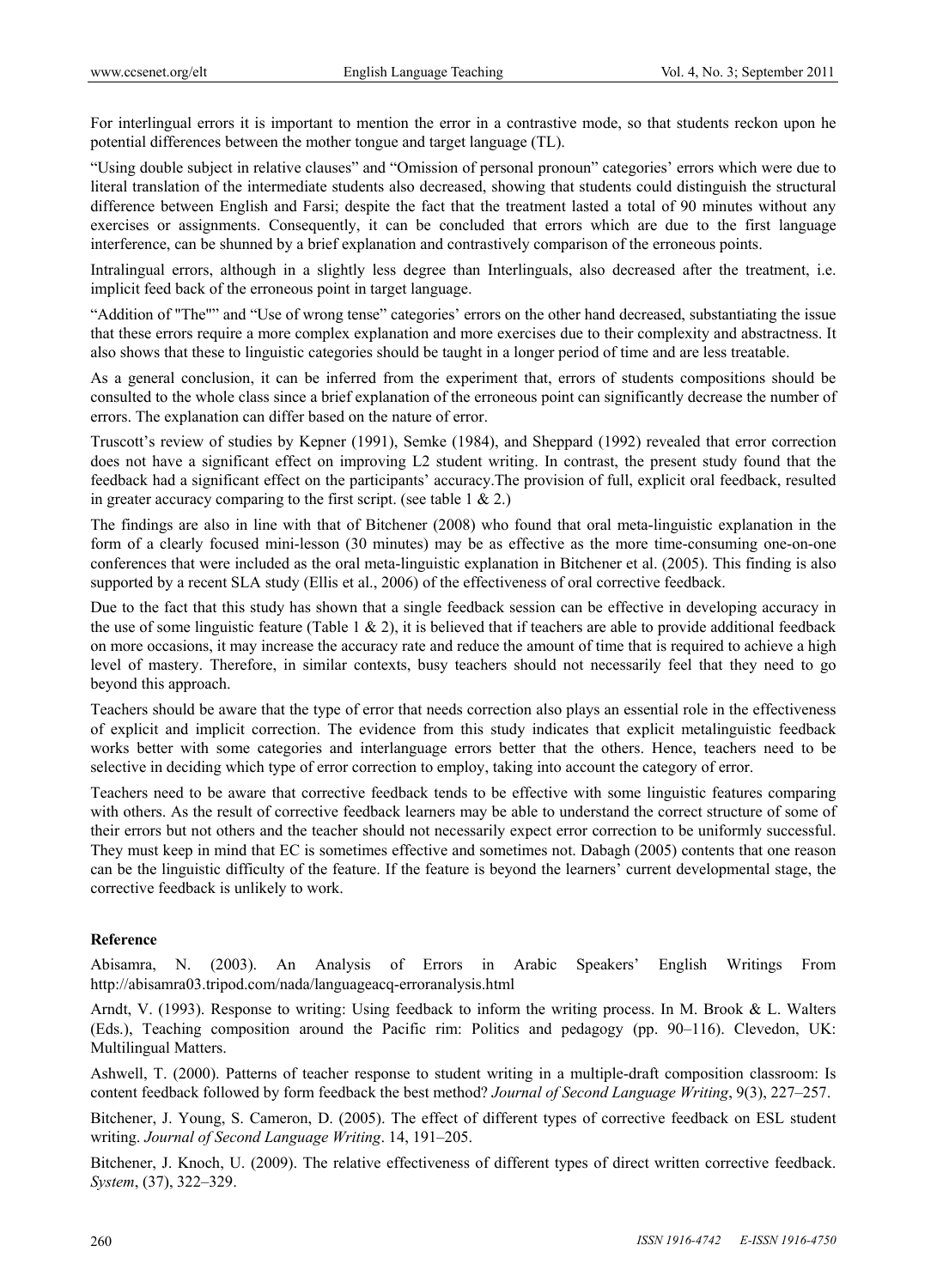Brown, H. D. (1994). *Teaching by principles: interactive language teaching methodology.* New York: Prentice Hall Regents.

Brudhiprabha, P. (1972). *Error analysis: a psycholinguistic study of Thai English compositions.* Thesis (M.A.)--McGill University

Carroll, S., Swain, M., 1993. Explicit and implicit negative feedback: an empirical study of the learning of linguistic generalizations. *Studies in Second Language Acquisition,* 15, 357–366.

Carroll, S., 2001. *Input and Evidence. The Raw Material Of Second Language Acquisition.* John Benjamins, Amsterdam.

Chandler, J. (2000, March). *The efficacy of error correction for improvement in the accuracy of L2 student writing*. Paper presented at the AAAL Conference, Vancouver, BC.

Chandler, J. (2003). The efficacy of various kinds of error feedback for improvement in the accuracy and fluency of L2 student writing. *Journal of Second Language Writing,* 12, 267–296.

Chaney, S. (1999). *The effect of error types on error correction and revision.* Master's thesis, California State University, Sacramento.

Corder, S. P. (1967). The significance of learners' errors. *IRAL*, 5, 161-170.

Corder, S. P. (1971). Idiosyncratic dialects and error analysis. *IRAL,* 9 (2), 147-160.

Crystal, D. (1992). *An encyclopedic dictionary of language and languages.* Oxford: Blackwell Publishers.

Dabaghi, A & Basturkmen, H. (2009). The effectiveness of implicit and explicit error correction on learners' performance. *System* 37, 82–98.

Dulay, H. C. & Burt, M. (1974). You can't learn without goofing: an analysis of children' second language errors. In J. C. Richards (Ed.), *Error analysis* (pp. 95-123). London: Longman.

Ellis, R., 1991. Grammaticality judgements and second language acquisition. *Studies in Second Language Acquisition,* 13, 161–186.

Ellis, R. (1994). *The Study of Second Language Acquisition*. Oxford: Oxford University Press.

Fallahi, M. (1991). *Contrastive linguistics and analysis of errors, Vol. 1: The grammatical structure of English and Persian.* Tehran: Iran University Press.

Fathman, A., & Whalley, E. (1990). Teacher response to student writing: Focus on form versus content. In B. Kroll (Ed.), Second language writing: Research insights for the classroom ( pp. 178– 190). Cambridge: Cambridge University Press.

Ferris, D. R. (1995a). Can advanced ESL students be taught to correct their most serious and frequent errors, *CATESOL Journal*, 8 (1), 41– 62.

Ferris, D. R. (1997). The influence of teacher commentary on student revision. *TESOL Quarterly*, 31, 315– 339.

Ferris, D. R., Chaney, S. J., Komura, K., Roberts, B. J., & McKee, S. (2000, March). *Perspectives, problems, and practices in treating written error.* Colloquium presented at International TESOL Convention, Vancouver, British Columbia, Canada.

Ferris, D. R., & Helt, M. (2000, March). *Was Truscott right? New evidence on the effects of error correction in L2 writing classes?* Paper presented at the American Association of Applied Linguistics Conference, Vancouver, British Columbia, Canada.

Ferris, D. R., & Helt, M. (2000). *Was Truscott right? New evidence on the effects of error correction in L2 writing classes.* Paper presented at the AAAL Conference, Vancouver, B.C.

Ferris, D. R., & Roberts, B. (2001). Error feedback in L2 writing classes: How explicit does it need to be. *Journal of Second Language Writing*, 10, 161–184.

Ferris, D.R. (2002). *Treatment of error in second language student writing.* Ann Arbor: University of Michigan Press.

Ferris, D. R. (2003). *Response to student writing: Implications for second language students.* Mahwah, NJ: Lawrence Erlbaum Associates.

Frantzen, D. (1995). The effects of grammar supplementation on written accuracy in an intermediate Spanish content course. *Modern Language Journal,* 79, 329– 344.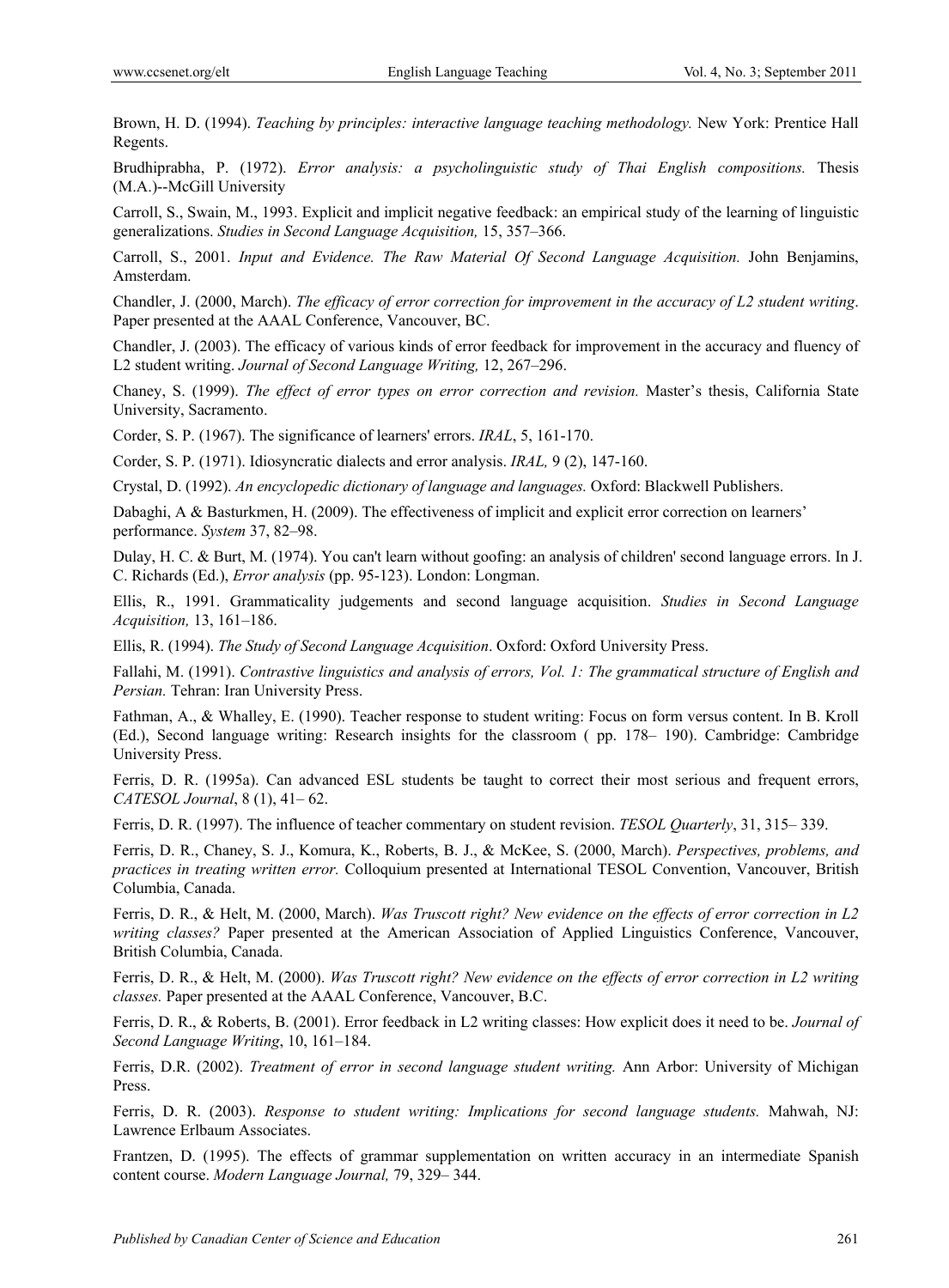George, H.V. (1972). *Common errors in language learning.* Rowley, Massachusetts.

Gue´nette, D. (2007). Is feedback pedagogically correct? Research design issues in studies of feedback on writing. *Journal of Second Language Writing,* 16, 40–53.

Harashima, H. (2006). *An error analysis of the speech of an experienced Japanese learner of English.* Retrieved from http*://* www.kyoai.ac.jp/college/ronshuu/no-06/harashima.pdf

Hedgcock, J., & Lefkowitz, N. (1994). Feedback on feedback: Assessing learner receptivity to teacher response in L2 composing. *Journal of Second Language Writing*, 3, 141–163.

Hyland, F. (2001). Providing effective support: Investigating feedback to distance language learners. *Open Learning*, 16(3), 233–247.

Kepner, C. G. (1991). An experiment in the relationship of types of written feedback to the development of second-language writing skills. *Modern Language Journal*, 75, 305– 313.

Khodabandeh, F. (2007). Analysis of students' errors: the case of headlines. *The Asian ESP Journal*, 3(1).

Komura, K. (1999). Student response to error correction in ESL classrooms. Unpublished master's thesis. Sacramento: California State University.

Krashen, S. D. (1982). *Principles and practices in second language acquisition*. Oxford: Pergamon Press.

Lado, R. (1964). *Language teaching: a scientific approach.* New York: McGraw-Hill.

Lalande, J. F., II (1982). Reducing composition errors: An experiment. *Modern Language Journal*, 66, 140– 149.

Lee, I. (2005). Error correction in the L2 writing classroom: What do students think? *TESL Canada Journal*, 22(2),  $1 - 16$ .

Lee, I. (2008). Student reactions to teacher feedback in two Hong Kong secondary classrooms. *Journal of Second Language Writing* (17), 144–164.

Lee, I. (2003). L2 writing teachers' perspectives, practices and problems regarding error feedback. *Assessing Writing*, 8, 216–237.

Leki, I. (1991). The preferences of ESL students for error correction in college-level writing classes. *Foreign Language Annals,* 24, 203–218.

Leki, I. (2006). "You cannot ignore": Graduate L2 students' experience of and response to written feedback practices within their disciplines. In K. Hyland & F. Hyland (Eds.), *Feedback in ESL writing: Contexts and issues*. Cambridge: Cambridge University Press.

Leow, R.P., 1998. Toward operationalizing the process of attention in SLA: evidence for Tomlin and Villa's fine grained analysis of attention (1994). *Applied Psycholinguistics,* 19, 133–159.

Londono Vasquez ,D.A. (2007). *Error Analysis*. Retrieved October 21, 2008, from http:/?davilondono.blogspot.com

Muranoi, H., (2000). Focus on form through interaction enhancement: integrating formal instruction into a communicative task in EFL classrooms. *Language Learning* 50 (4), 617–673.

Nemser, W. (1971). Approximate systems of foreign language learners. *IRAL, 9,*115- 123.

Oladejo, J. A. (1993). Error correction in ESL: Learners' preferences. *TESL Canada Journal*, 10(2), 71–89.

Polio, C., Fleck, C., & Leder, N. (1998). ''If only I had more time'': ESL learners' changes in linguistic accuracy on essay revisions. *Journal of Second Language Writing*, 7, 43– 68.

Radecki, P., & Swales, J. (1988). ESL student reaction to written comments on their written work. *System*, 16, 355–365.

Rennie, C. (2000). *Error feedback in ESL writing classes: What do students really want?* Unpublished master's thesis.Sacramento: California State University.

Riazi, A. (1997). Acquiring disciplinary literacy: A socio-cognitive analysis of text production and learning among Iranian graduate students of education. *Journal of Second Language Writing*, 6(2), 105–137.

Richards, J. C. (1974). *Error analysis: Perspectives on second language acquisition.* \_London: Longman Group Ltd.

Richards,j.c. (1974). A non contrastive approach to Error Analysis. *English language teaching journal,* 25, 204-229.

Robb, T., Ross, S., & Shortreed, I. (1986). Salience of feedback on error and its effect on EFL writing quality. *TESOL Quarterly*, 20, 83–91.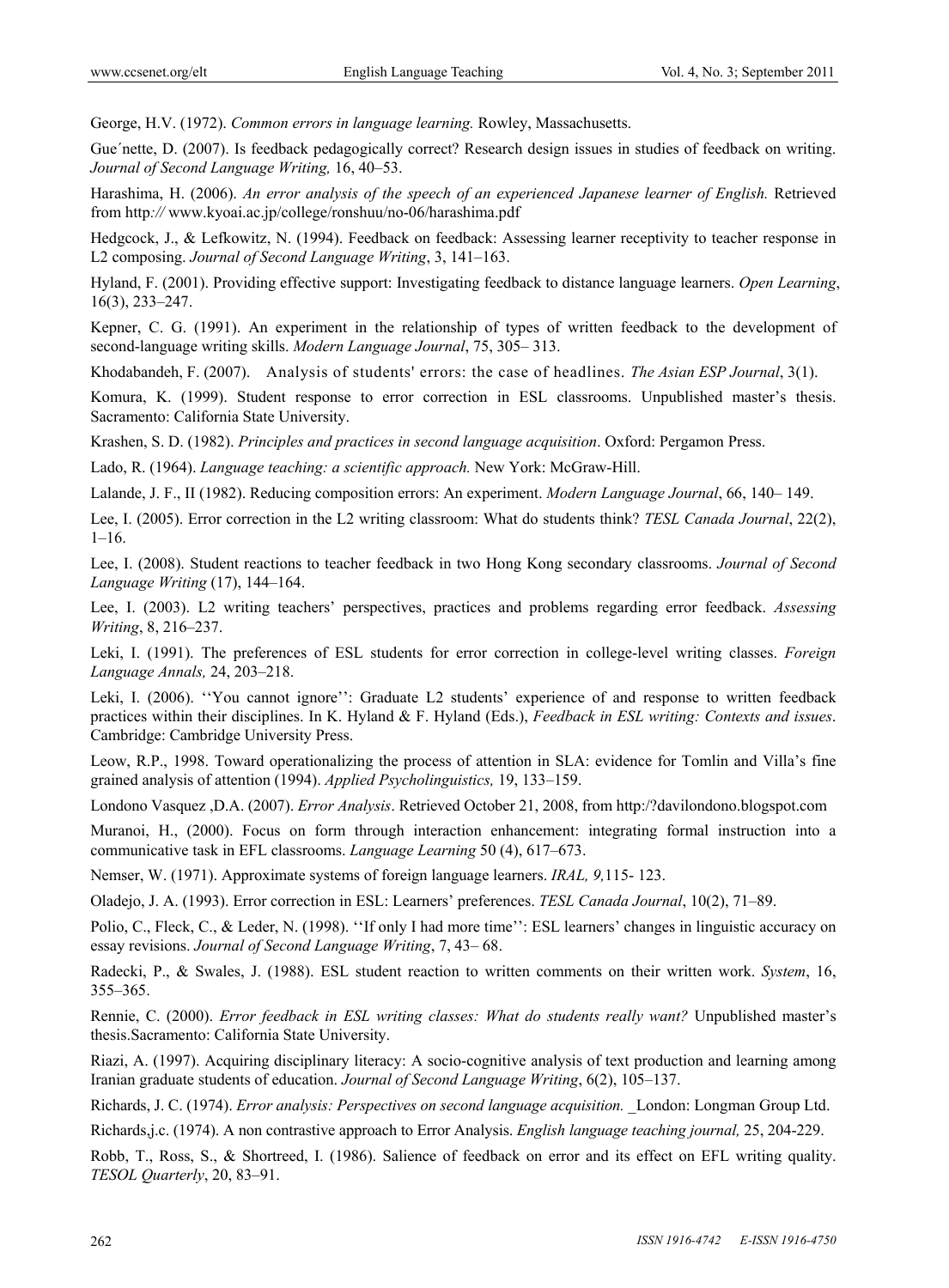Saito, H. (1994). Teachers' practices and students' preferences for feedback on second language writing: A case study of adult ESL learners. *TESL Canada Journal*, 11, 46–70.

Schachter, J., & Celce-Murcia,m. (1977). Some reservations concerning Error Analysis. *TESOL Quarterly,* 11. 441-451.

Schmidt, R., & Frota, S., (1986). Developing basic conversational ability in a second language: a case study of an adult learner of Portuguese. In: Day, R., (Ed.), *Talking to learn: Conversation in a second Language*, Newbury House, Rowley, Mass, pp

Schmidt, R., (1990). The role of consciousness in second language learning. *Applied Linguistics*, 11, 129–158. Schmidt, R., (1994). Deconstructing consciousness in search of useful definitions for applied linguistics. *AILA Review*, 11, 11–26.

Schmidt, R., (2001). Attention. In: Robinson, P. (Ed.), *Cognition and Second Language Instruction*. Cambridge University Press, Cambridge, pp. 3–32.

. 237–326.

Scott, V.M., (1989). An empirical study of explicit and implicit grammar teaching strategies in French. *Modern Language Journal*, 73, 14–22.

Scott, V.M., (1990). Explicit and implicit grammar teaching strategies: new empirical data. *French Review*, 63, 779–789.

Selinker, L. (1972). Interlanguage. *IRAL, 10 (3),* 219-243.

Semke, H. (1984). The effect of the red pen*. Foreign Language Annals*, 17, 195–202.

Sheppard, K. (1992). Two feedback types: Do they make a difference? *RELC Journal*, 23, 103– 110.

Truscott, J. (1996). The case against grammar correction in L2 writing classes*. Language Learning*, 46, 327–369.

Truscott, J. (1999). The case for '' the case for grammar correction in L2 writing classes'': A response to Ferris. *Journal of Second Language Writing*, 8, 111–122.

Truscott, J. (2007). The effect of error correction on learners' ability to write accurately. *Journal of Second Language Writing,* 16, 255–272.

Truscott, T. Yi-ping Hsu, A. (2008). Error correction, revision, and learning. *Journal of Second Language Writing,* 17, 292–305.

VanPatten, T. R. Dvorak, & J. F. Lee (Eds.), *Foreign language learning: A research perspective* (pp. 92–107). Cambridge: Newbury House.

| <b>Interlingual Errors</b>                             |     | Frequency1   Percentage1   Frequency2   Percentage2 |                |         |
|--------------------------------------------------------|-----|-----------------------------------------------------|----------------|---------|
| Misuse of preposition                                  | 25  | 19.6%                                               | 10             | 13.7%   |
| Using double subject in relative clauses               | 11  | $8.6\%$                                             | 6              | 8.2%    |
| Farsi structure with English lexicon                   | 45  | 35.4%                                               | 27             | 36.9%   |
| Misplacing adverbs of frequency in case of modal verbs | 5   | $3.9\%$                                             |                | 1.36%   |
| Adjectives used after noun                             | 2   | $1.5\%$                                             | $\Omega$       | $0\%$   |
| Omission of dummy "it"                                 | 5   | 3.9%                                                | 6              | 8.21%   |
| Omission of personal pronoun                           | 9   | $7\%$                                               | 6              | 8.21%   |
| Omission of subjects                                   | 18  | 14.1%                                               | 12             | 16.43%  |
| Double negative                                        | 5   | $3.9\%$                                             | $\overline{2}$ | 2.73%   |
| Misuse of reciprocal verbs                             | 2   | $1.5\%$                                             | 3              | $4.1\%$ |
| Total                                                  | 127 | 100%                                                | 73             | 100%    |

Table1. Interlingual errors